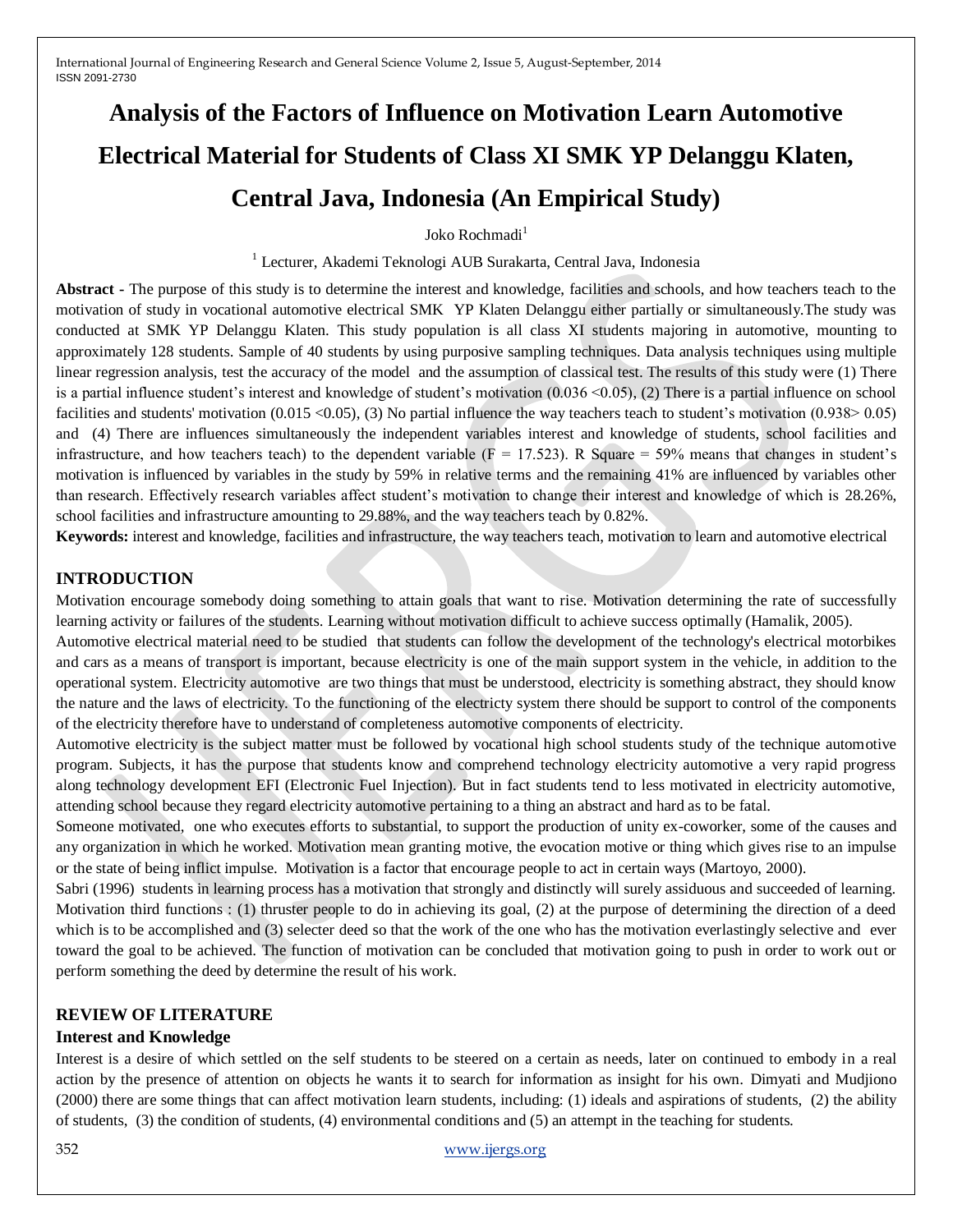## **Facilities and infrastructure**

School facilities is everything that support directly against the smooth process of teaching and learning. Infrastructure is everything that indirectly can support the success of teaching and learning. Completeness infrastructure will raise up motivation students in learning and can help teachers in the implementation of the learning process (Suryosubroto, 2004).

## **In The Manner of Teachers**

Teach the ability not just to serve as professional teacher educator but also have the duties of humanity and sociological, however, the ability of an essential that deals with the main task of the teacher should be owned by a teacher as lecturers and pedagogues. According to Bafadal (2004) the ability of professional teacher includes: (1) the ability of teaching, making plans, (2) the ability of teaching including judgment and (3) the ability to hold the relationship between the personal with students.

## **Research Previous**

Otoshi, Heffernan (2011) researched the motivation in school students against the understanding is desired or desire against the lesson chosen which is the english against the variables of anatomy, relatedness and competence causing the occurrence of the relation of cause and effect on intrinsic factor motivation and the variables of competence only influential on the dependent variable for english.

Zadok, Leiba and Nachmias (2011) researched the motivation children are playing the game of online, practicing or the test? Regarding the differences with the object of an online game using analysis the log file. In the online computer or a cyber cafe often have certainly file biling or to sign the user. Researchers is exploring the use of a file or record of login the log. The aim of this research is find out motivation school children in behaving learn whether by playing the game is one form of motivation to exercise, or is it only to play been the motivation, or measure the aptitude yourself (self-test).

Bernaus and Gardner (2008) research on the influence of environmental factors good teachers and students against a motivation in improve performance language english. Variable influence or factors that affect motivation among others: integrativeness, the attitude towards the situation, learning intrumental orientation, encouragement, parental and language anxiety. Among the factors overall impact on scholastic achievement motivation learn of students in english.

Nilsen (2009) research about the relationship of student behavior in learning that is influenced by factors of motivation, self-efficacy and value expectation. Model that included among others the motivation factors of university student academic behavior in learning and instruction. His research results showed that the motivation of learning a student influenced by internal factors: self-efficacy, and the values of hope against the majors or courses as to increase learning.

Lee and Yuan (2010) exploring motivation learn, about an effect the total lecturer and quality learning assisten. Factors influencing increased capacity assisten students and lecturer in learning one affected by motivation their study. Conclusion this research is motivation affected by the field of study are ability in teaching quality and learning peer-assisted.

# **PROBLEM OF STATEMENT**

- 1. Whether a factor of interest and knowledge students having influence against motivation class XI in following lessons of electricity automotive in SMK YP Delanggu Klaten?
- 2. Whether a factor of facilities and infrastructure of school has an influence upon motivation class XI in following lessons of electricity automotive in SMK YP Delanggu Klaten?
- 3. Whether a factor in the manner of teachers teach having influence against motivation class XI in following lessons of electricity automotive in SMK YP Delanggu Klaten?
- 4. Whether a factor of interest and knowledge , facilities and infrastructure at public schools and the manner of teachers teach simultaneously having influence against motivation class XI in following lessons of electricity automotive in SMK YP Delanggu Klaten?

# **OBJECTIVE OF RESEARCH**

Objectives to be achieved of this research is to find out the influence of:

- 1. A factor of interest and knowledge students against motivation class XI in following lessons of electricity automotive in SMK YP Delanggu Klaten.
- 2. A factor of their facilities and infrastructures against motivation class XI in following lessons of electricity automotive in SMK YP Delanggu Klaten.
- 3. A factor in the manner of teachers teach against motivation class XI in following lessons of electricity automotive in SMK YP Delanggu Klaten.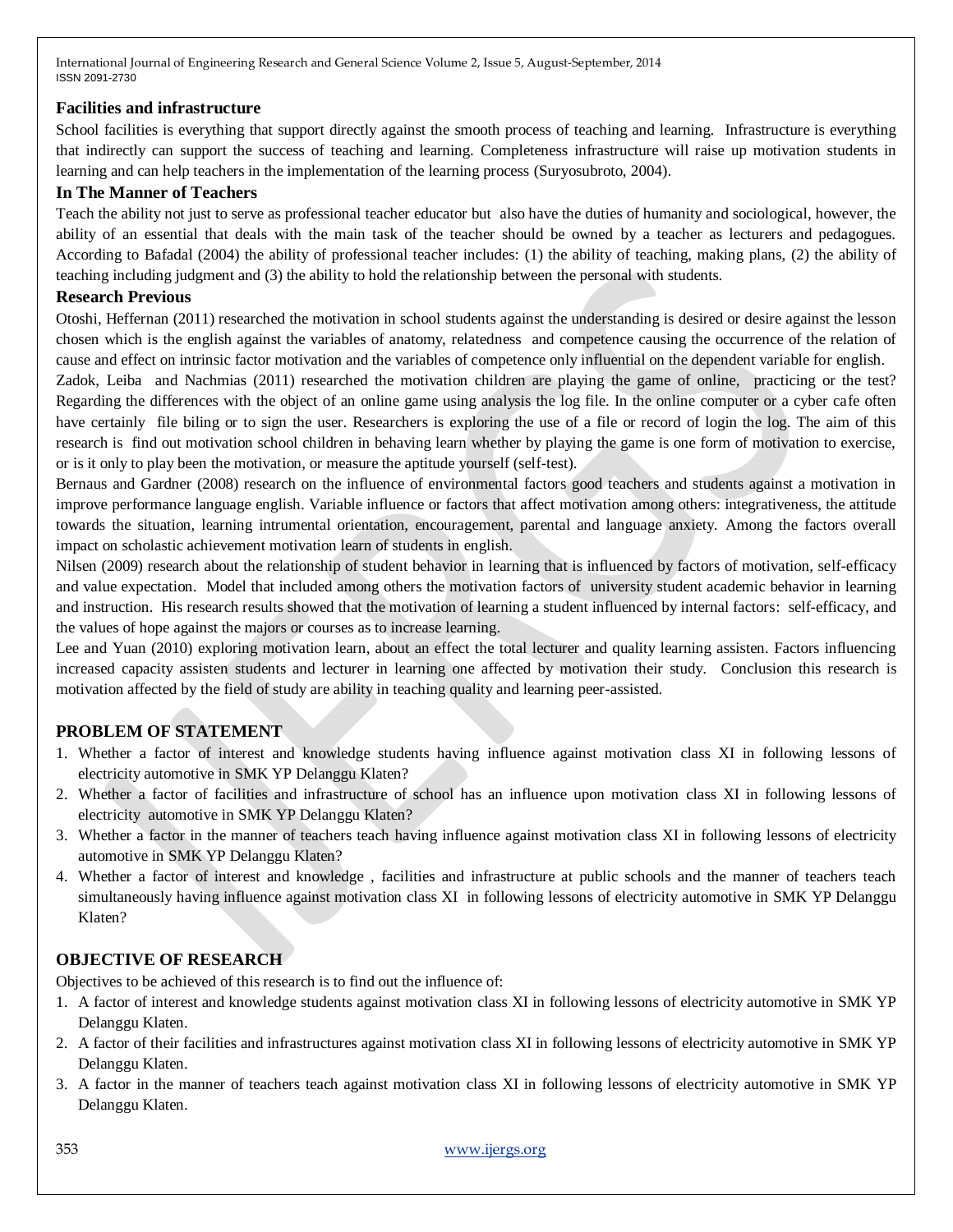4. A factor of interest and knowledge, their facilities and infrastructures and means teacher taught simultaneously against motivation class XI in following lessons of electricity automotive in SMK YP Delanggu Klaten.

## **CONTRIBUTION**

- 1. For researchers can be used to know and comprehend factors anything that affects motivation class XI in attending school electricity automotive in SMK YP Delanggu Klaten.
- 2. For teachers can be used as a reference for increasing the quality of students to willing to learn electricity automotive in their schools and as material adder intellectual wealth
- 3. For schools is input for SMK YP Delanggu Klaten in implementation of the learning process electricity automotive, to hold change, improve and maintain the learning strategy to knowledge and skill students on matter electricity automotive increase.

## **RESEARCH METHODOLOGY**

## **Type and Design Research**

This research is research descriptive quantitative with factors of learning through research the population. Design research used is research associative or correlational used to seek the relation or influence between variables free with a variable bound.

#### **Population and Sampling**

Population in this research is all the students of an automotive engine SMK YP Delanggu Klaten are 128 students. To determine the size of the sample in this research, based on Arikunto (2005) the sample is up to 30% and this research set large sample of the population is  $30\% \times 128 = 42$  students rounded up to 40 students.

#### **Techniques and Data Collection**

Techniques and methods of data collection is to use research instrument in the questionnaire closed. Question form is a way of collecting data by using a checklist or list of questions has been prepared and arranged in such a way that respondents fill out or mark the answer sheet provided. This questionnaire method was used to obtain primary data i.e. data about the intrinsic factor consists of interest and knowledge of students of electrical automotive and extrinsic factors of data consisting of the means and manner of teacher teaching.

## **Technique of Data Analysis**

Technique that uses the technique of correlation and multiple linear regression test, because the relationships between variables that happen is linear between the variables affecting the interests and knowledge, the school facilities and infrastructure, and how teachers teach to the variables that influenced the motivation of students in improving learning automotive. multiple linear regression model used is:  $Y = c + a_1X_1 + a_2X_2 + a_3X_3 + e$ .

## **Test of Normality**

Testing aims to test his regression models in an independent variable, dependent variable, or both have a normal distribution or not. Good regression models is data distribution normal or close to normal. To test normality in this study using One Sample Kolmogorov Test Sminorv. Basis in decision making is if 0.05, then regression models meet the assumptions of normality and vice versa (Gujarati, 2003).

#### **Linearity**

Test is important, because this test and can be used to see whether the specification of the model use is correct or not. This research will be used in a tested Ramsey. Test this by way of comparing Ramsey value of  $F_{count}$  with  $F_{table}$ . If  $F_{count}$  < value  $F_{table}$ , then the zero hypothesis which states that the specifications in the form of linear is true cannot be denied (Gujarati, 2003).

## **Multicollinearity**

Analyzes whether there is multicollinearity problem used the *Variance Inflation Factor* (VIF), tolerance and correlation between independent variables are quantity. The regression model is guideline that non tolerance value is multicollinearity a low equals values VIF above 10. So, a low tolerance value equal to the value of the VIF is high (VIF  $=$  1 tolerance) and showed a high collinearity (Gujarati, 2006.).

#### **Heteroskedastisity**

Testing heteroskedastisity in this research using Glejser test. The technique of using test Glejser absolute residual value if the values of the independent variable to variable dependent significantly affect the absolute value, residual then there are the symptoms heteroskedastisity research (Gujarati, 2006).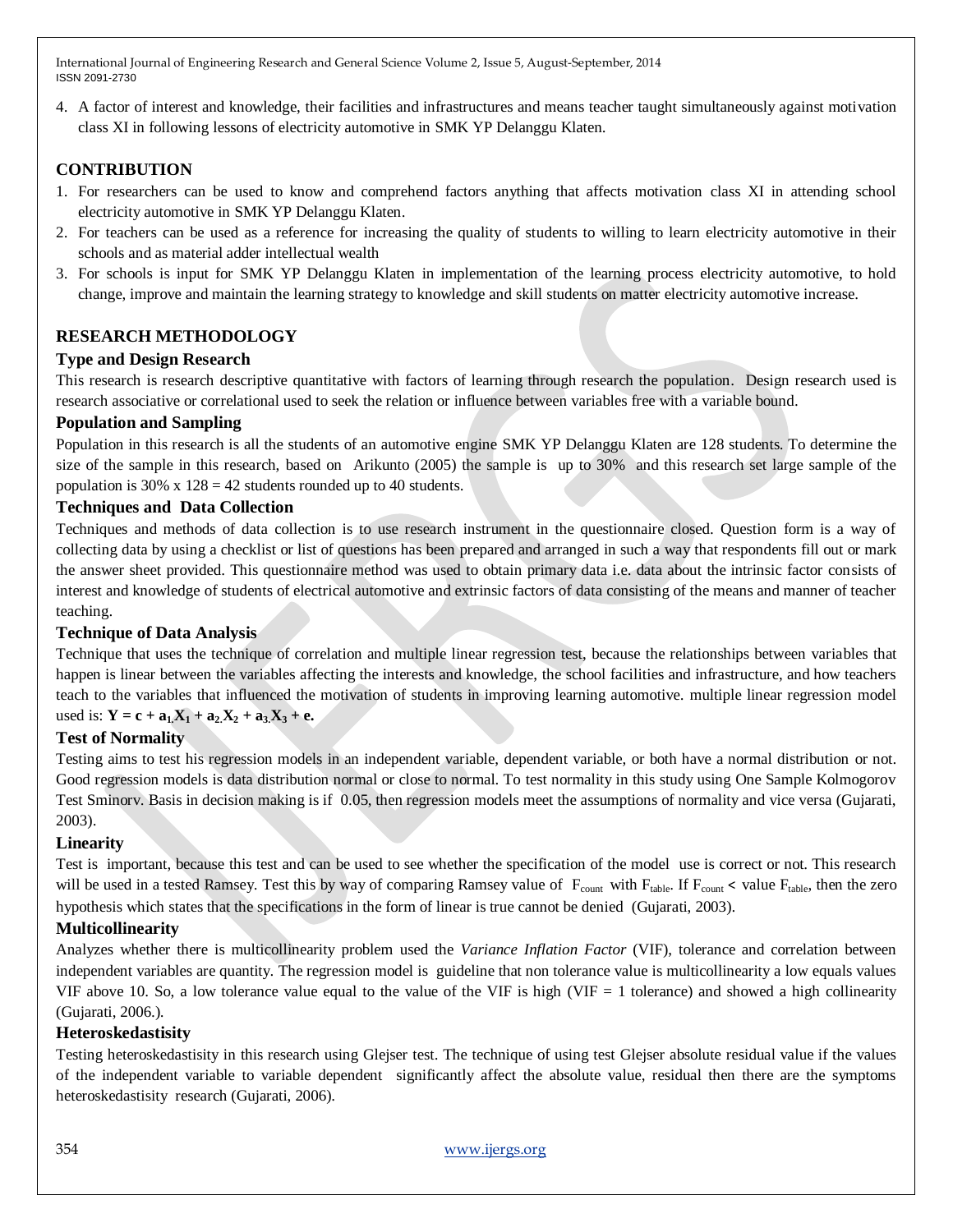## **RESULTS**

A descriptive can be explained (Table 1) about interest and knowledge students against matter of electricity automotive with an average value amounting to score quisionner 44.12 (of the total the highest value is 5 x 12 items statement = 60, and total the lowest value  $= 1 \times 12$  items statement  $= 12$ ) showing in a qualitative manner that interest and knowledge students against electricity automotive average height matter with standard deviation as much as 7,275 mean value score against interest and knowledge students between the 44.12-7,275 namely 36,845 until 44.12 + 7,275 namely 51,395, thus, interest and knowledge students against matter of electricity automotive on average is quite high with a score of higher than 30 of the total score highest 60.

| <b>Variabel</b>                                                             | Average | <b>Standard Deviation</b> |  |  |
|-----------------------------------------------------------------------------|---------|---------------------------|--|--|
| Interest and knowledge students against matter of electricity automotive    | 44.12   | 7.275                     |  |  |
| School facilities and infrastructure support                                | 36,52   | 6.114                     |  |  |
| Teacher teaching material as well as the practice of electricity automotive | 36,25   | 6.246                     |  |  |
| Motivation students in studying electricity automotive                      | 37.25   | 6,105                     |  |  |
| $(0.00000, D_{\text{min}})$                                                 |         |                           |  |  |

**Table 1: Description of Research Data** 

(Source: Primary data, 2013)

Perception students against their facilities and infrastructures obtained from the results of the spread of poll (1), the table a descriptive can be explained that the average score obtained by 36,52. As known that the number of statement as much as 10 item with the lowest and highest scale 15 so that the total value of the score is 50 and highest score total lowest value is 10. Thus perception students against their facilities and infrastructures of 36,52 higher than 25 (50% of the total score which is 50). Thus can be explained that score 36,52 was in a qualitative manner having understanding more than enough or can be interpretation enough approaching high or moderately high with standard deviation 6,114 mean value score against their facilities and infrastructures between 36,52 - 6,114 namely  $30,406$  until  $36,52 + 6,114$   $42,634$ , namely that the perception students against their facilities and infrastructures is quite high or students feel that facilities and infrastructure that there was at school. They have even support their students against his need whether it's a means of learning as well as a means of practice. A descriptive can be explained (Table 1) about the way that teachers teach against matter of electricity automotive with an average value amounting to score quisionner 36.25 (of the total the highest value is 5 x 10 items statement = 50, and total the lowest value = 1 x 10 items statement = 10 ) showing in a qualitative manner that the way the teacher taught against electricity automotive average height matter with standard deviation as much as 6,246 mean value score against the way the teacher taught between  $36.25 - 6,246$  namely  $30.5$  until  $36.25 + 6,246$  namely  $42.5$ . Thus, in the manner of teachers teach against matter of electricity automotive on average is high with a score of higher than 25 of the total score highest 50. A descriptive inexplicable (Table 1) about motivation against electricity automotive matter with an average value score quisionner 59.22 - 37.25 (highest score of total 5 x 10 items statement = 50, and total the lowest value = 1 x 10 items statement = 10) indicating that motivation qualitative students learning to electrical average height matter automotive with standard deviation by 6,105 mean value score motivation students learning between 37.25 - 6,105 namely 31,5 hingga 37.25 + 6,105 namely 43,45. Thus, motivation students learning materials of automotive against electricity on average with a score of considerable higher than 25 of the total score top 50.

# **Multiple Liniear Regression**

| Table 2. The Kesult of Testing Bluttiple Emeat Kegi ession<br><b>Variable</b>         | Coeficient | t count | Sig.  |
|---------------------------------------------------------------------------------------|------------|---------|-------|
| Constanta                                                                             | 6,818      |         |       |
| Interest in and knowledge of students of electrical automotive learning material (X1) | 0,334      | 2,183   | 0,036 |
| School facilities and infrastructure that support $(X2)$                              | 0.417      | 2,559   | 0,015 |
| How teachers teach material or practical automotive electrical (X3)                   | 0,013      | 0,079   | 0,938 |
| F count = $17.253$ Sig. = 0.001                                                       |            |         |       |
| R Square = $0.590$                                                                    |            |         |       |
| Adjusted R Square = $0.556$                                                           |            |         |       |
| (Source: Primary data, 2013)                                                          |            |         |       |
|                                                                                       |            |         |       |

#### **Table 2: The Result of Testing Multiple Linear Regression**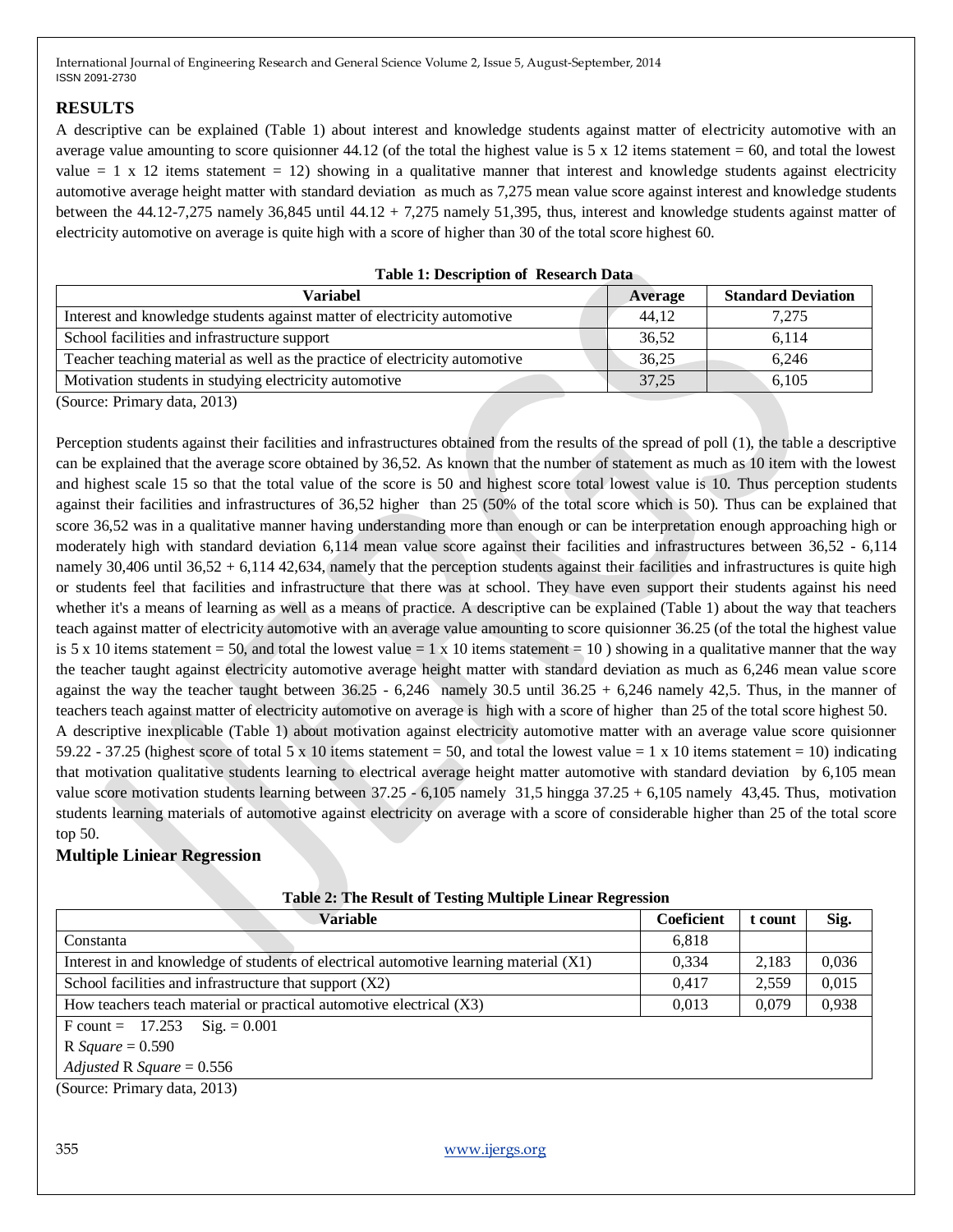In accordance with the result of testing in SPSS 16 windows as it seems at Table 2:  $Y = 6,818 + 0,334X1 + 0,417X2 + 0,013X3 + e$ the constant = 6,818 it means that if within a model research the relation between motivation learn students who influenced by third variables such above that is, (X1, X2, and X3) did not influence, the magnitude of motivation learn students have a fixed value is as much as  $6,818$ . The regression coefficient  $(X1) = 0,334$  it means that if within a model research this relationship variable influence only affected by interest and knowledge students about electricity automotive (the other variables are considered to be fixed or no effect) by the presence of change of the variables interest and knowledge of 1 would affect motivation learn students of 0,334.

The regression coefficient  $(X2) = 0.417$  it means that if within a model research this relationship variable influence only affected by their facilities and infrastructures (the other variables are considered to be fixed or no effect) by the presence of change of the variables their facilities and infrastructures of 1 would affect motivation learn students of 0,417.

The regression coefficient  $(X3) = 0.013$  it means that if within a model research this relationship variable influence only effected by means of teachers teach (the other variables are considered to be fixed or no effect) by the presence of change of the variables way of teaching of 1 would affect motivation learn students of 0,013.

The results of the test t variable interest and knowledge (X1) obtained the result that t  $_{\text{count}}(2,183) > t_{\text{table}}(2,021)$  then H<sub>0</sub> rejected, mean interest and knowledge students affect motivation learn students. Test t variable their facilities and infrastructures (X2) obtained the result that t count  $(2,559)$  > t table  $(2,021)$  then H<sub>0</sub> rejected, means of facilities and infrastructure affect motivation learn school students. The teacher t variable manner of teaching (X3) obtained the result that t  $_{\text{count}}$  (0,079) < t  $_{\text{table}}$  (2,021) then H<sub>0</sub> accepted, mean the the way the teacher taught does not affect motivation learn students. Based on the testing  $f_{\text{count}}$  known > amounting to (17,253) > f  $_{\text{table}}$  (2,84) then H<sub>0</sub> rejected, means there significant influence between interest and knowledge students (X1), their facilities and infrastructures (X2), and the manner of teaching ( X3), teachers simultaneously against motivation learn students (Y).

Based on the result analysis of R-square obtained value amounting to 0,590 (Table 2 ) means a variable interest and knowledge students, facilities and infrastructure at public schools and the manner of teachers teach affect motivation learn students of 59,0 % while the rest of (41,0%) influenced by another factor that is not incorporated in this research, for example, factor cost factor the quality of teachers, or other factors that has correlation high with motivation learn students.

#### **DISCUSSION**

Research conducted in SMK YP Delanggu Klaten that is vocational school education automotive the engineering practice supported by accoutrements sufficient. Contributions and knowledge, a variable interest facilities, schools teacher motivation and manner of teaching students to learn on subjects electricity automotive. Overall contribution variable influence towards motivation learn this research students on subjects automotive electricity indicated by influence simultaneously namely  $F_{\text{count}} = 17,253$  significant on standards  $\alpha = 0.05$  ( $\rho = 0.001$ ).

The influence of the simultaneous interest and knowledge, infrastructure and facilities of the school and how teachers teach supports previous research by Zadok, Leiba, and Nachmias (2011) the results of his research that is practice, game or test? Exercises, games, and tests all three affect the interest of users of the online games to play games. The research equation with Zadok, Leiba, and Nachmias (2011) is on the dependent variable, the variable is examined by Zadok, Leiba, and Nachmias (2011) is an online game where users motivation majority wearer is school children who seek their dexterity in the game play. The difference is in that affect his motivation, games and tests while in this study is of interest and knowledge, the school facilities and infrastructure, as well as how teachers teach.

Contribution of knowledge and interest in learning motivation of students in automotive electronics. Interest and knowledge of a positive and significant effect on student learning motivation on automotive electrical known from t  $_{\text{count}} = 2.183$  (p = 0,036) significance level significant at  $\alpha = 0.05$ . The regression coefficient of 0.334 showed that students increased knowledge and interest will increase the motivation of his studies of 0,334 units with a note that there are no other variables that affected it in addition to the interest and knowledge of the automotive electrical students. This research supports research Nilsen (2009) is self-efficacy affect the academic motivation of students in improving their learning activities. Self efficacy is a condition on the motivating yourself or desire or interest to able or willing to do something on the basis of such knowledge.

School facilities and infrastructure contribution towards the study motivation of students in automotive electronics. The influence of school facilities and infrastructure against known motivations of significant  $t_{\text{count}} = 2{,}559$  ( $\rho = 0{,}015$ ) on significance level  $\alpha = 0.05$ . The regression coefficient of 0,417 pointed out that when the means and means of increasing the school will improve student learning motivation of 0,417 unit, shows that the school has the facilities and infrastructure impact on learning motivation of students in a positive and significant. Research that supports research and Yuan Lee (2010) the effect of learning motivation one is affected by the variable total quality of teaching is one of variabelnya is the means or equipment learning school.

356 [www.ijergs.org](http://www.ijergs.org/)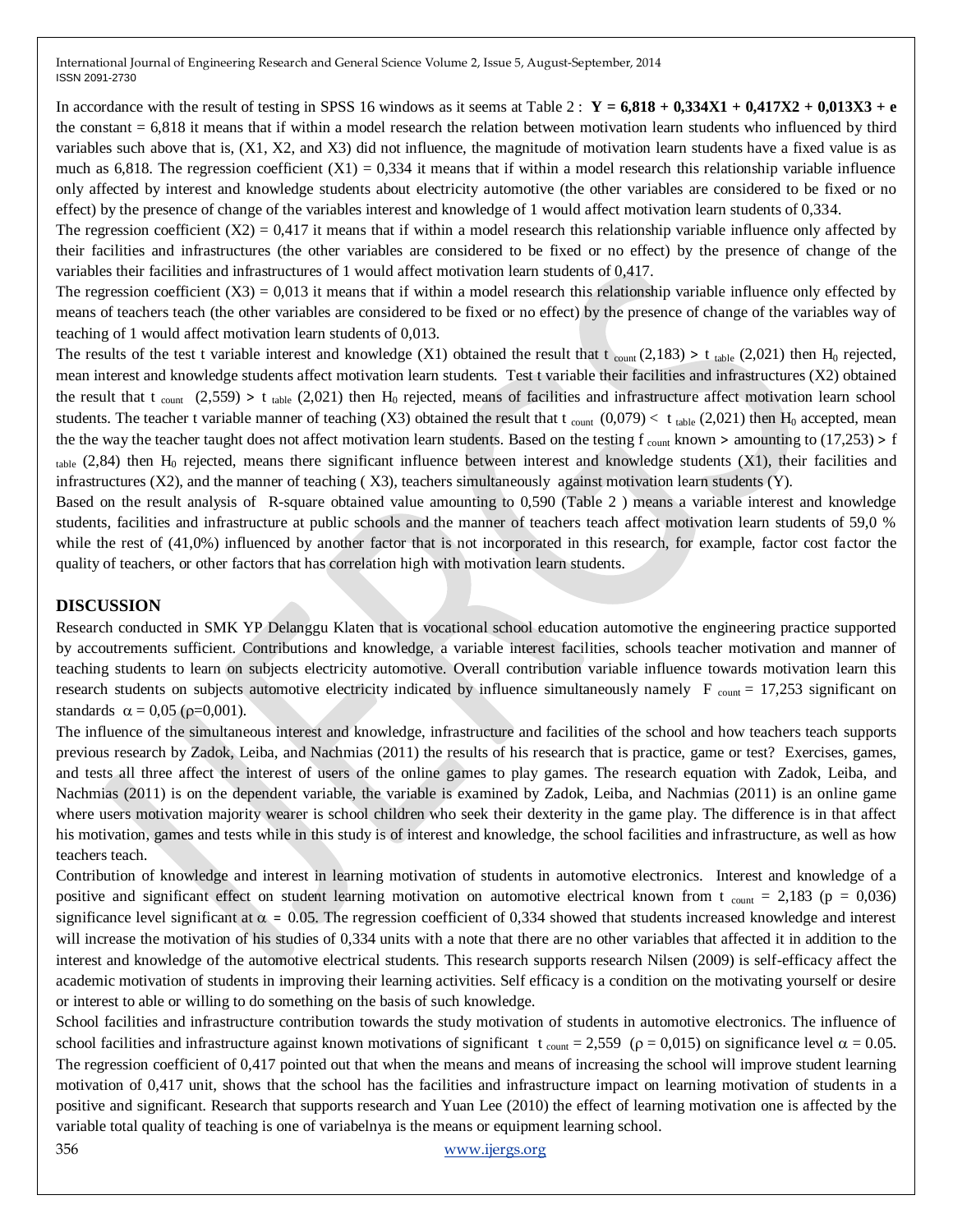Contributions to the way teachers teach to the student learning motivation in automotive electronics. How teachers teach in its effects on the motivation of school learning has no effect or can be said to have influence but not significant. This note is based on t  $_{\text{count}} =$ 0,079 insignificant (p = 0,938) at level of significance of  $\alpha$  = 0.05. Research of its kind that is how teachers teach conducted by Gardner and Bernaus (2008), which is about the influence of the environmental factors both teachers and students to increase achievement motivation in language of United Kingdom. Bernaus research and Gardner (2008) the influence of teacher in teaching of indirect influences of intrumental orientation. Results of the research the way teachers teach to the student learning motivation in mind how teachers teach has no significant influence. How is the teacher teaching student perceptions of the viewpoints of teacher teaching students turned out to have no significant effects on the motivation of their learning. However, the third such variables simultaneously affecting learning motivation of students. Change of student learning motivation variation can be explained by changes in these variables i.e. third variation of (R Square) = 0,590 or 59%, third variables can affect student learning motivation of 59% while the remaining influences of 41% is affected by other factors not included in this research.

## **CONCLUSSION**

- 1. There is a positive influence and significant factor interest and knowledge students against motivation learning in attending school electricity automotive. From results test hypotheses where the value of significant  $(0,036 < 0,05)$  and influence in partial value t count (2,183) > t table (2,021) then H<sub>0</sub> rejected, mean interest and knowledge students affect motivation learning students in attending school electricity automotive.
- 2. There are influence them were found and significant factor their facilities and infrastructures against motivation learning students in attending school automotive. From results test hypotheses where the value of significant  $(0,015 < 0,05)$  and is partial value t  $_{\text{count}}$  (2,559) > t table (2,021) then H<sub>0</sub> rejected, mean their facilities and infrastructures affect motivation learning students in attending school electricity automotive.
- 3. There are negative influence and no significant factor in the manner of teachers teach against motivation learn students in following lessons of electricity automotive.This can be seen from the results of the test hypotheses where the value of significant  $(0.938>0.05)$  and in partial value t count  $(0.079) < t$  table  $(2.021)$  then H<sub>0</sub> accepted, means perception of students in the way the teacher taught does not affect motivation of learning from the lessons of electricity automotive.
- 4. There are the influence of them were found and significant factor siswa, interest and knowledge facilities and infrastructure at public schools and the manner of teachers teach betawi together against motivation learned in the following lessons of electricity automotive. This can be seen from the results of the test hypotheses where the value of significant  $(0.0001 < 0.05)$  and simultaneously value F  $_{\text{count}}$  (17,253) > F  $_{\text{table}}$  (2,84) then H<sub>0</sub> rejected, mean interest and knowledge, facilities and infrastructure at public schools and the manner of teachers teach simultaneous to affect motivation of learning in following lessons of electricity automotive.

## **SUGGESTION**

- 1. By understanding interest, ability, early students and knowledge the teacher could devise a strategy choose the concepts and methods of learning proper and students will be motivated follow the subject matter that is delivered by the teacher.
- 2. Facilities and infrastructure is media of education to help teachers in teaching. Teacher told the subject matter assisted by means of the lesson and props to lesson better. In other words, the teacher could not in the classroom, superseded by the media. According to the perception from the research facilities and infrastructure has been sufficient however, the facilities reck function and conformity with matter taught, in this respect, especially conformity with technology development.
- 3. From the research students according to perception means teacher taught not affecting been the motivation, then that students in learning electricity automotive always motivated should teachers matter electricity need to increase competence and skill.
- 4. In general this research result showed that motivation students learning against matter electricity automotive good. But there is a factor that not affecting motivation, learn especially manner teachers teach students according to perception of no influence, there should be other researcher with additional factors on the performance and means teacher teaching.

#### **REFERENCES:**

- 1. Alisuf, Sabri. 1996. *Psikologi Pendidikan Berdasarkan Kurikulum Nasional*, Jakarta: CV. Pedoman Ilmu Jaya.
- 2. A.M, Sardiman. 2006. *Interaksi dan Motivasi Belajar Mengajar*. Jakarta: Rajawali Pers.
- 3. Arikunto, Suharsimi. 2006. *Prosedur Penelitian Suatu Pendekatan Praktik*. Jakarta: Rineka Cipta.
- 4. Asep, Sudjana. 2004. *Paradigma Baru Manajemen Ritel Modern*. Yogyakarta: Graha.Ilmu.

357 [www.ijergs.org](http://www.ijergs.org/)